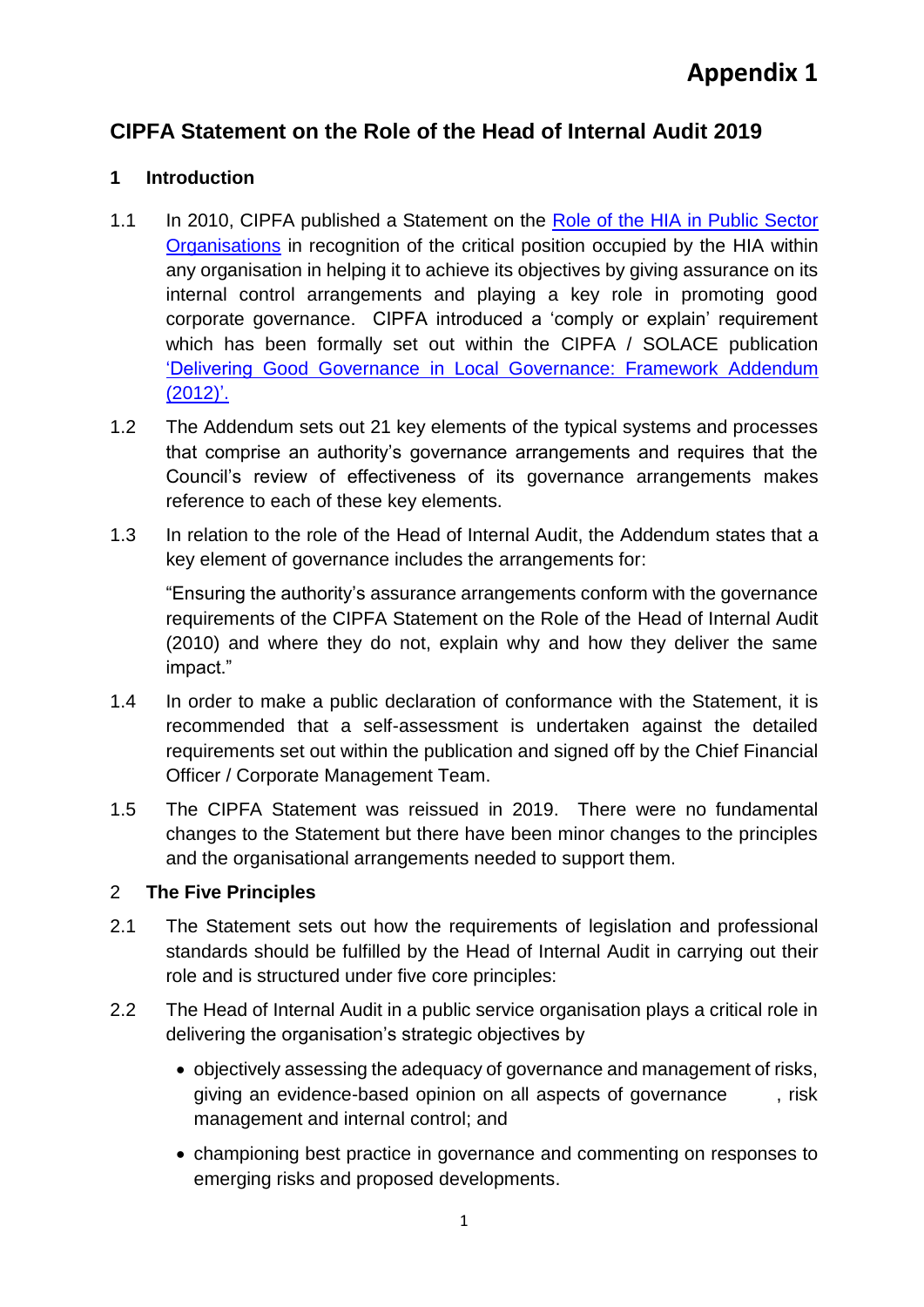- 2.3 To perform this role, the Head of Audit:
	- must be a senior manager with regular and open engagement across the organisation, particularly with the Leadership Team and with the Audit **Committee**
	- must lead and direct an internal audit service that is resourced adequately, sufficiently and effectively; and
	- must be professionally qualified and suitably experienced.
- 2.4 This completed self-assessment template is attached as Appendix 1 for sign off by Audit Committee.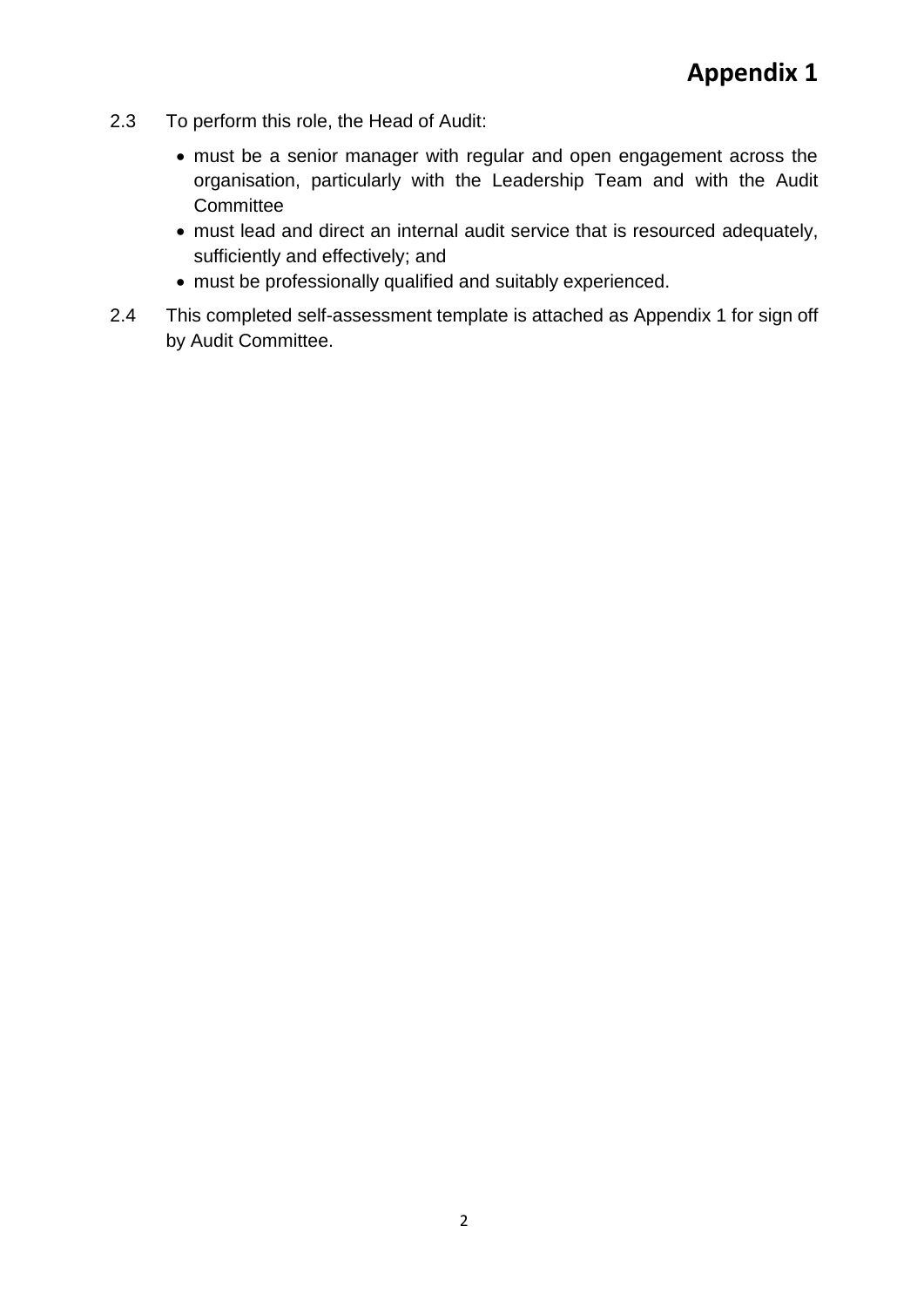| <b>Ref</b> | <b>Governance Requirement</b>                                                                                                                                                                                                                                                                                                                | <b>Council arrangement and any required actions</b>                                                                                                                                                         | <b>Assessment of</b><br>conformance |   |     |
|------------|----------------------------------------------------------------------------------------------------------------------------------------------------------------------------------------------------------------------------------------------------------------------------------------------------------------------------------------------|-------------------------------------------------------------------------------------------------------------------------------------------------------------------------------------------------------------|-------------------------------------|---|-----|
|            |                                                                                                                                                                                                                                                                                                                                              |                                                                                                                                                                                                             |                                     | N | N/A |
|            | Principle 1: The HIA in a public service organisation plays a critical role in delivering the organisation's strategic<br>objectives by objectively assessing the adequacy and effectiveness of governance and management of risks, giving<br>and evidence-based opinion on all aspects of governance, risk management and internal control. |                                                                                                                                                                                                             |                                     |   |     |
| 1.1        | Set out the HIA's role in good governance and<br>how this fits with the role of others.                                                                                                                                                                                                                                                      | HIA Role Profile sets out the contribution of the<br>annual report of the HIA to the Annual Governance<br>Statement.                                                                                        | ✔                                   |   |     |
| 1.2        | Ensure that the importance of good<br>governance is stressed to all in the<br>organisation, through policies, procedures and<br>training                                                                                                                                                                                                     | Constitution contains various codes and rules<br>designed to ensure good governance throughout<br>the Council. Officers' Code of Conduct<br>incorporates the Nolan Committee's Standards in<br>Public Life. |                                     |   |     |
| 1.3        | Ensure that the HIA is consulted on all<br>proposed major projects, programmes and<br>policy initiatives.                                                                                                                                                                                                                                    | Internal audit plans incorporate capacity to respond<br>to requests for 'hot assurance' work. Internal audit<br>are frequently asked to provide support to projects<br>and other initiatives.               | ✔                                   |   |     |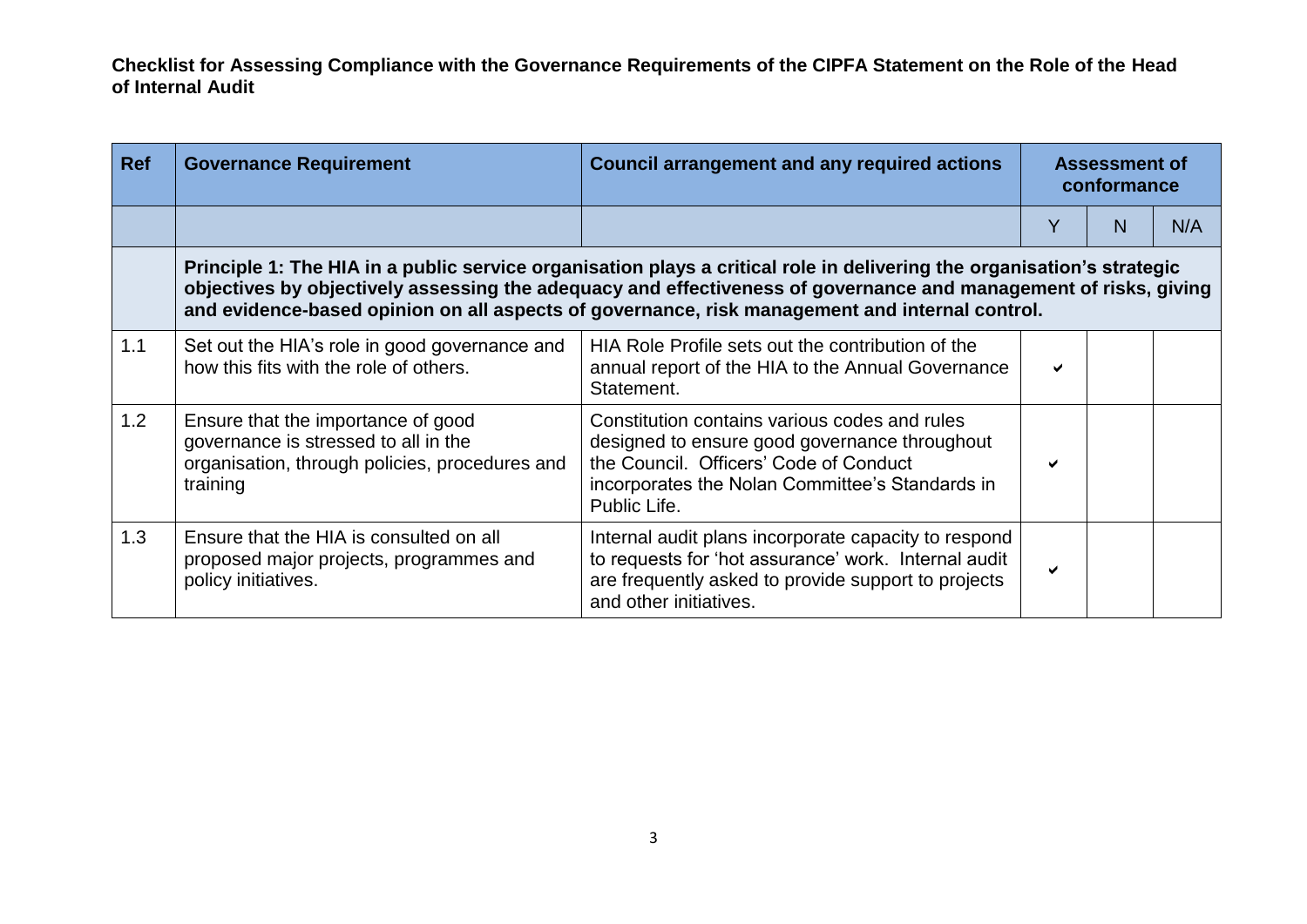|     | Principle 2: The HIA in a public service organisation plays a critical role in delivering the organisation's strategic<br>objectives by championing best practice in governance and commenting on responses to emerging risks and<br>proposed developments.                                                                                             |                                                                                                                                                                               |   |  |  |
|-----|---------------------------------------------------------------------------------------------------------------------------------------------------------------------------------------------------------------------------------------------------------------------------------------------------------------------------------------------------------|-------------------------------------------------------------------------------------------------------------------------------------------------------------------------------|---|--|--|
| 2.1 | Set out the responsibilities of the HIA, which<br>should not include the management of<br>operational areas.                                                                                                                                                                                                                                            | Responsibilities of the HIA are set out in the Role<br>Profile and do not include any operational<br>responsibilities.                                                        | ✔ |  |  |
| 2.2 | Ensure that internal audit is independent of<br>external audit.                                                                                                                                                                                                                                                                                         | Internal audit is independent of external audit. IA<br>plans will be shared with external audit, but will not<br>be in any way directed by external audit.                    | ✔ |  |  |
| 2.3 | Where the HIA does have operational<br>responsibilities the HIA's line manager and the<br>Audit Committee should specifically approve<br>the IA strategy for these and associated plans<br>and reports and ensure the work is<br>independently managed.                                                                                                 | n/a                                                                                                                                                                           |   |  |  |
| 2.4 | Establish clear lines of responsibility for those<br>with an interest in governance (eg Chief<br>Executive, Chief Legal Officer, Chief Financial<br>Officer, Audit Committee, non-executive<br>directors/elected representatives). This covers<br>responsibilities for drawing up and reviewing<br>key corporate strategies, statements and<br>policies | SLDC constitution includes scheme of delegation<br>to officers, terms of reference to committees,<br>codes of conduct for officers/members, financial<br>procedure rules etc. | ✔ |  |  |
| 2.5 | Establish clear lines of reporting to the<br>Leadership Team and to the Audit Committee<br>where the HIA has significant concerns                                                                                                                                                                                                                       | Reporting lines are defined within the Internal Audit<br>Charter which has been agreed by the Council's<br>Audit Committee.                                                   | ✔ |  |  |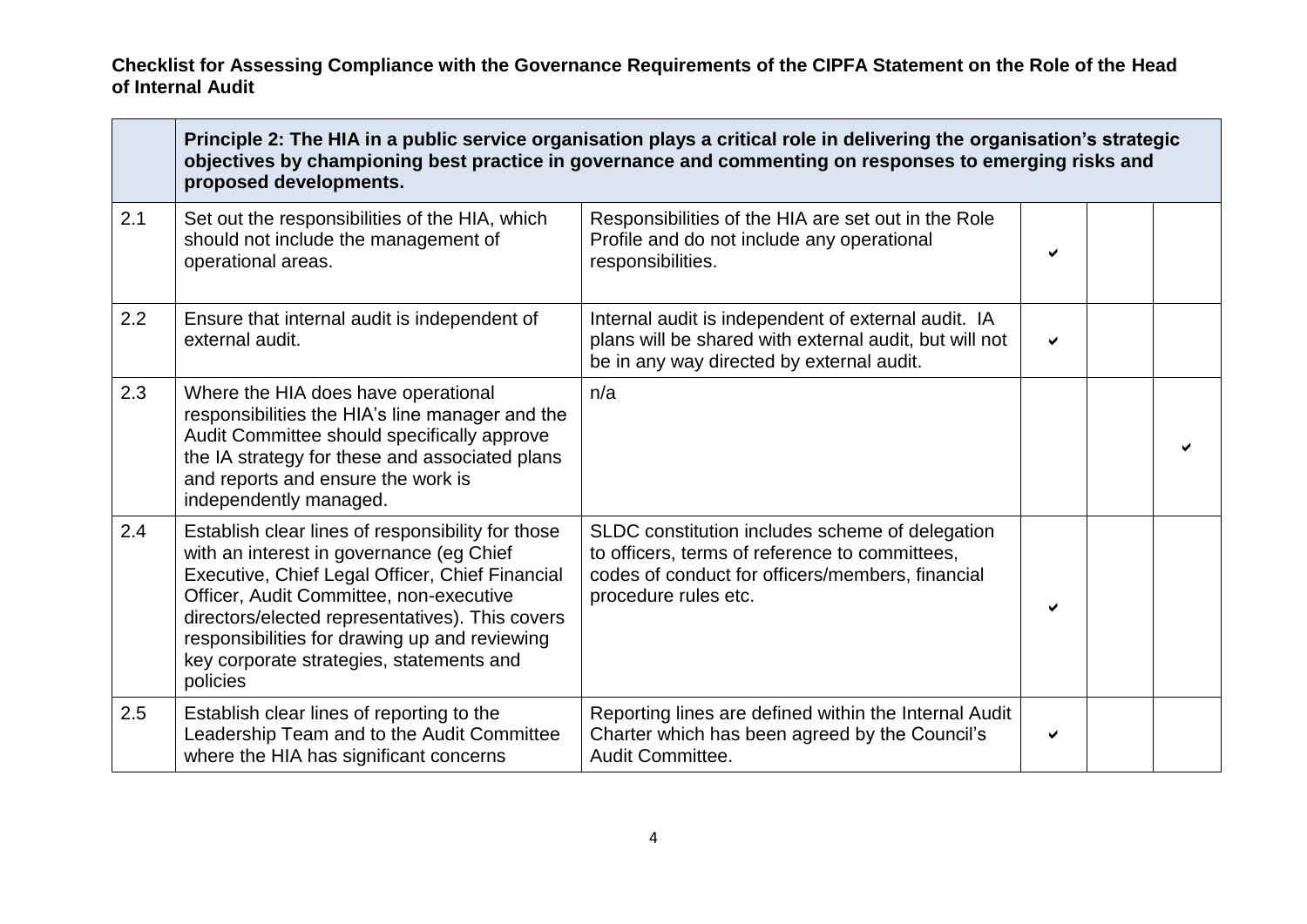| 2.6 | Agree the terms of reference for internal audit<br>with the HIA and the Audit Committee as well<br>as with the Leadership Team                                                                       | Internal audit charter sets out internal audit's terms<br>of reference. Charter has been approved by the<br>Audit committee                                                                                                                                                              | ✔ |  |
|-----|------------------------------------------------------------------------------------------------------------------------------------------------------------------------------------------------------|------------------------------------------------------------------------------------------------------------------------------------------------------------------------------------------------------------------------------------------------------------------------------------------|---|--|
| 2.7 | Set out the basis on which the HIA can give<br>assurances to other organisations and the<br>basis on which the HIA can place reliance on<br>assurances from others.                                  | The basis of assurances provided to other<br>organisations is set out within the contract<br>agreement.                                                                                                                                                                                  | ✔ |  |
| 2.8 | Ensure that comprehensive governance<br>arrangements are in place, with supporting<br>documents covering eg risk management,<br>corporate planning, anti-fraud and corruption<br>and whistleblowing. | Key governance documents form part of the<br>Council's constitution, including the counter-fraud<br>and corruption and whistleblowing policies. Risk<br>management policy and strategy are in place and<br>corporate risk register is reported to Audit<br>Committee on a regular basis. |   |  |
| 2.9 | Ensure that the annual internal audit opinion<br>and report are issued in the name of the HIA.                                                                                                       | Annual report of the Head of Internal Audit<br>contains the internal audit opinion. This report is<br>presented to Audit Committee by the Head of<br>Internal Audit.                                                                                                                     | ✔ |  |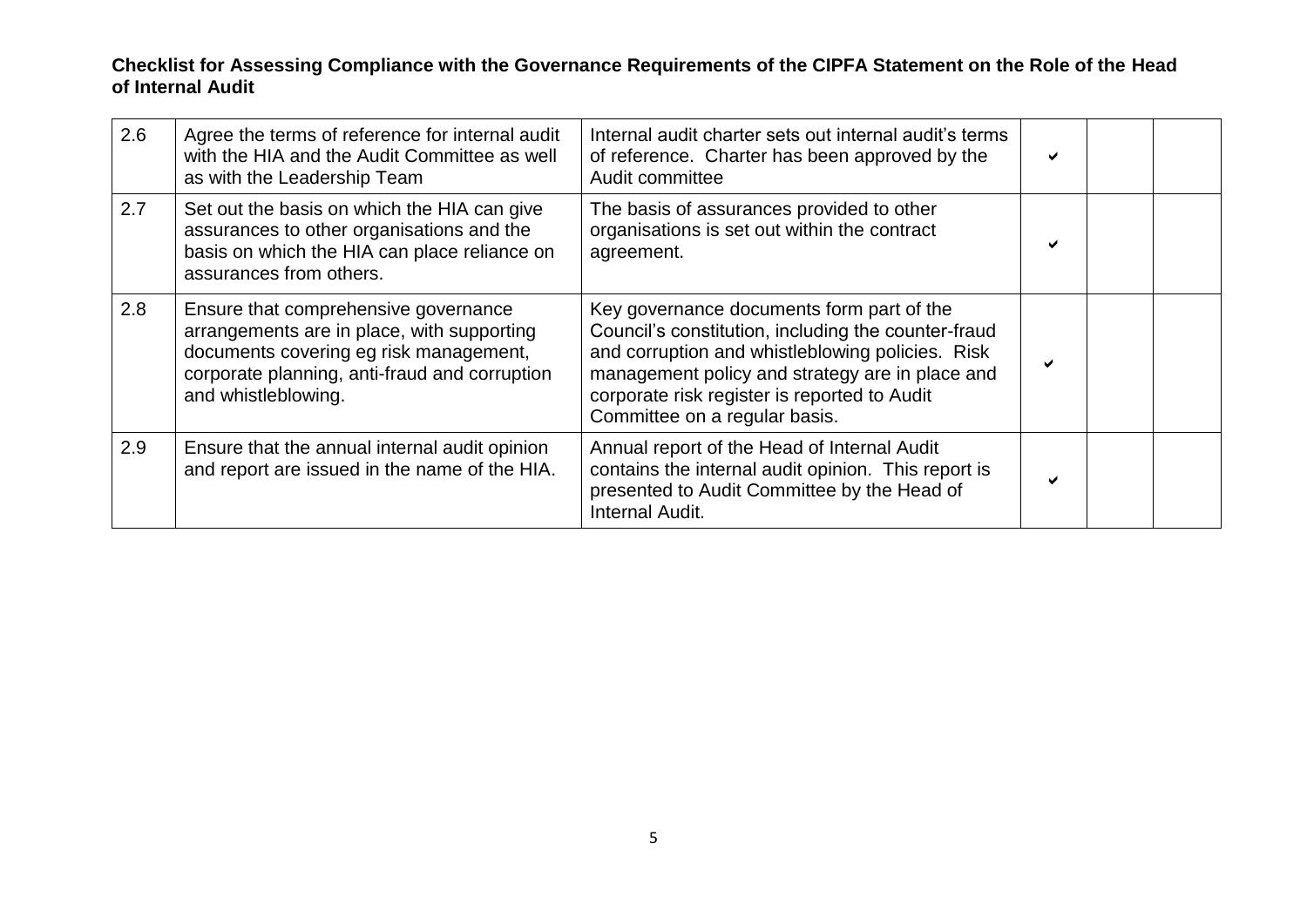| 2.10 | Include awareness of governance in the<br>competencies required by members of the<br>Leadership Team.                                                                                              | The Chief Executive's JD does explicitly state that<br>he has responsibility<br>"To ensure arrangements are in place for the<br>effective corporate governance of the<br>Council and the legality, probity, integrity, proper<br>accountability and scrutiny of<br>decision-making progress, that these are<br>maintained within the Council at all times"<br>The Director of Strategy, Innovation and<br>Resources role description includes "Ensuring<br>adherence to the vision and values of the Council,<br>high standards of performance, effective<br>governance and behaviours, both personally and<br>within the Organisation."<br>The generic role description for Lead Specialists<br>includes "Ensuring the Council's compliance with<br>statutory, regulatory, policy and constitution<br>requirements" | ✔ |  |
|------|----------------------------------------------------------------------------------------------------------------------------------------------------------------------------------------------------|----------------------------------------------------------------------------------------------------------------------------------------------------------------------------------------------------------------------------------------------------------------------------------------------------------------------------------------------------------------------------------------------------------------------------------------------------------------------------------------------------------------------------------------------------------------------------------------------------------------------------------------------------------------------------------------------------------------------------------------------------------------------------------------------------------------------|---|--|
| 2.11 | Set out the framework of assurance that<br>supports the annual governance report and<br>identify internal audit's role within it. The HIA<br>should not be responsible for preparing the<br>report | The framework of assurance that supports the<br>annual governance statement is documented<br>within the Statement itself and within the approach<br>to completing the AGS.<br>HIA is not responsible for preparing the AGS, this<br>is led by the Finance Lead Specialist on behalf of<br>CMT.                                                                                                                                                                                                                                                                                                                                                                                                                                                                                                                       | ✓ |  |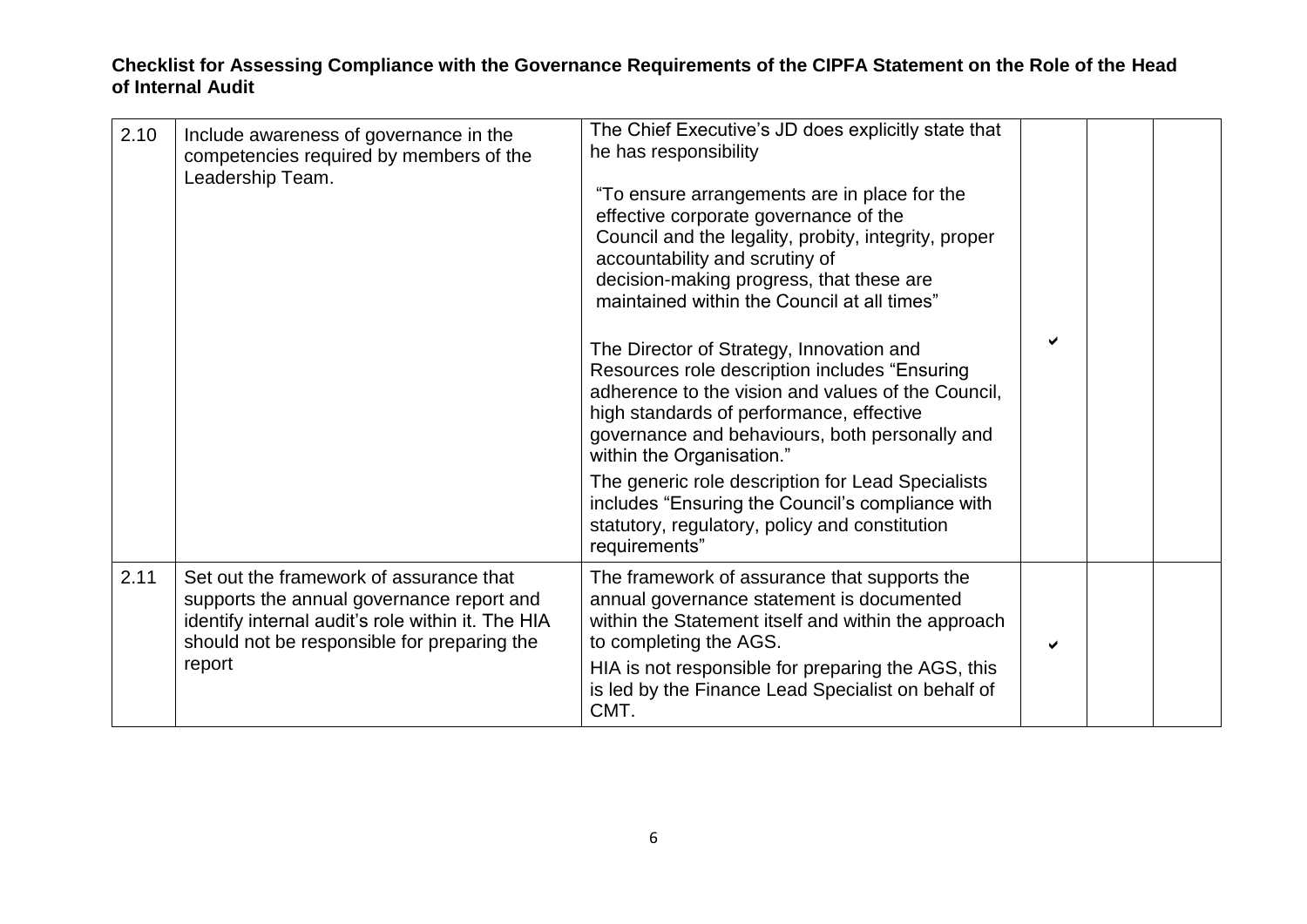| 2.12 | Ensure that the internal audit strategy is<br>approved by the Audit Committee and<br>endorsed by the Leadership Team.                                                                                                                                                                                                                          | IA is no longer required to produce a strategy.<br>This was a requirement of the CIPFA Code of<br>Practice for IA (2006) which has been replaced by<br>the Public Sector Internal Audit Standards (PSIAS)<br>which now require the annual internal audit plan to<br>contain a high level statement of how the service is<br>to be delivered. This is included within the Internal<br>Audit annual plan. |   |  |
|------|------------------------------------------------------------------------------------------------------------------------------------------------------------------------------------------------------------------------------------------------------------------------------------------------------------------------------------------------|---------------------------------------------------------------------------------------------------------------------------------------------------------------------------------------------------------------------------------------------------------------------------------------------------------------------------------------------------------------------------------------------------------|---|--|
|      |                                                                                                                                                                                                                                                                                                                                                | Principle 3: The HIA in a public service organisation must be a senior manager with regular and open engagement<br>across the organisation, particularly with the Leadership Team and with the Audit Committee.                                                                                                                                                                                         |   |  |
| 3.1  | Designate a named individual as HIA in line<br>with the principles in this Statement. The<br>individual could be someone from another<br>organisation where internal audit is contracted<br>out or shared. Where this is the case then the<br>roles of the HIA and the client manager must<br>be clearly set out in the contract or agreement. | The Audit Manager - Peter Harrison TIAA                                                                                                                                                                                                                                                                                                                                                                 |   |  |
| 3.2  | Ensure that where the HIA is an employee that<br>they are sufficiently senior and independent<br>within the organisation's structure to allow<br>them to carry out their role effectively and be<br>able to provide credibly constructive challenge<br>to the Management Team.                                                                 | Not applicable as the HIA is not an employee of<br>the Council.                                                                                                                                                                                                                                                                                                                                         |   |  |
| 3.3  | Ensure that where the HIA is an employee the<br>HIA is line managed by a member of the<br>Management Team. Where the HIA is not an<br>employee then the reporting line must be<br>clearly set out in the contract or agreement<br>with the internal audit supplier.                                                                            | The Internal Audit contract and thus the role of the<br>HIA is overseen by the S151 Officer, the Finance<br>Lead Specialist who is also a member of the<br>Corporate Management Team.                                                                                                                                                                                                                   | ✔ |  |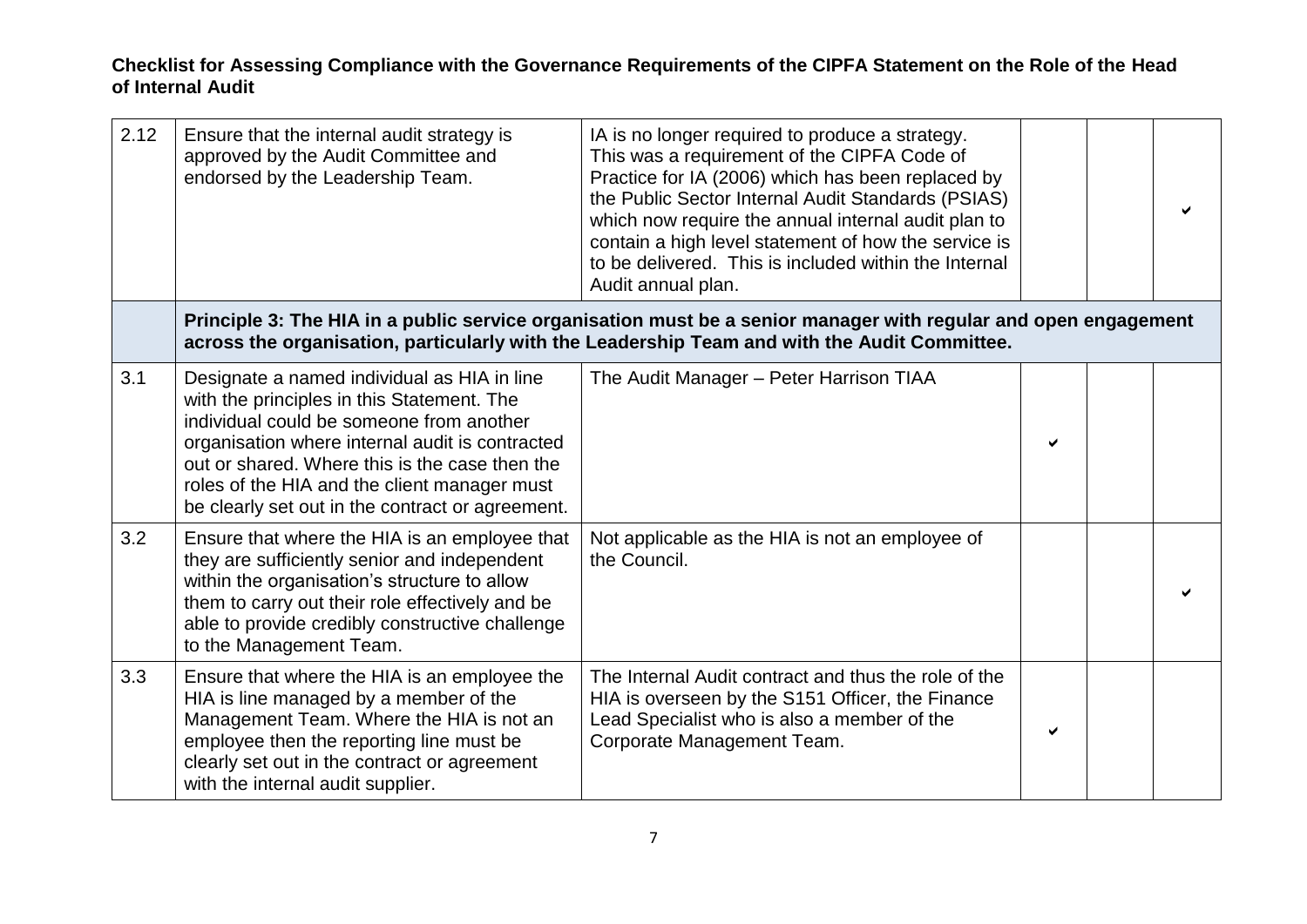| 3.4 | Establish an Audit Committee in line with<br>guidance and good practice.                                                                                                                                                                                                                                                                                                                                         | The Council has an Audit Committee which<br>undertakes an annual self-assessment against the<br>CIPFA practical guidance checklist and has<br>assessed itself as performing appropriately.<br>Review was reported to Audit Committee<br>December 2018. | ✔ |  |
|-----|------------------------------------------------------------------------------------------------------------------------------------------------------------------------------------------------------------------------------------------------------------------------------------------------------------------------------------------------------------------------------------------------------------------|--------------------------------------------------------------------------------------------------------------------------------------------------------------------------------------------------------------------------------------------------------|---|--|
| 3.5 | Set out the HIA's relationship with the Audit<br>Committee and its Chair, including the<br>Committee's role (if any) in appointing the HIA.                                                                                                                                                                                                                                                                      | The relationship is set out in the Internal Audit<br>Charter.                                                                                                                                                                                          | ✔ |  |
| 3.6 | Ensure that the organisation's governance<br>arrangements allow the HIA:<br>- to bring influence to bear on material<br>decisions reflecting governance;<br>- direct access to the Chief Executive, other<br>Leadership Team members, the Audit<br>Committee and<br>external audit; and<br>- to attend meetings of the Leadership Team<br>and Management Team where the HIA<br>considers this to be appropriate. | The Council has appropriate arrangements in<br>place to allow the HIA to perform these functions<br>appropriately.                                                                                                                                     | ✔ |  |
| 3.7 | Set out unfettered rights of access for internal<br>audit to all papers and all people in the<br>organisation, as well as appropriate access in<br>(significant) partner organisations.                                                                                                                                                                                                                          | This is defined within the Internal Audit Charter                                                                                                                                                                                                      | ✔ |  |
| 3.8 | Set out the HIA's responsibilities relating to<br>partners including joint ventures and<br>outsourced and shared services.                                                                                                                                                                                                                                                                                       | The HIA responsibilities are defined within the draft<br>audit charter in relation to the out sourced service.                                                                                                                                         | ✔ |  |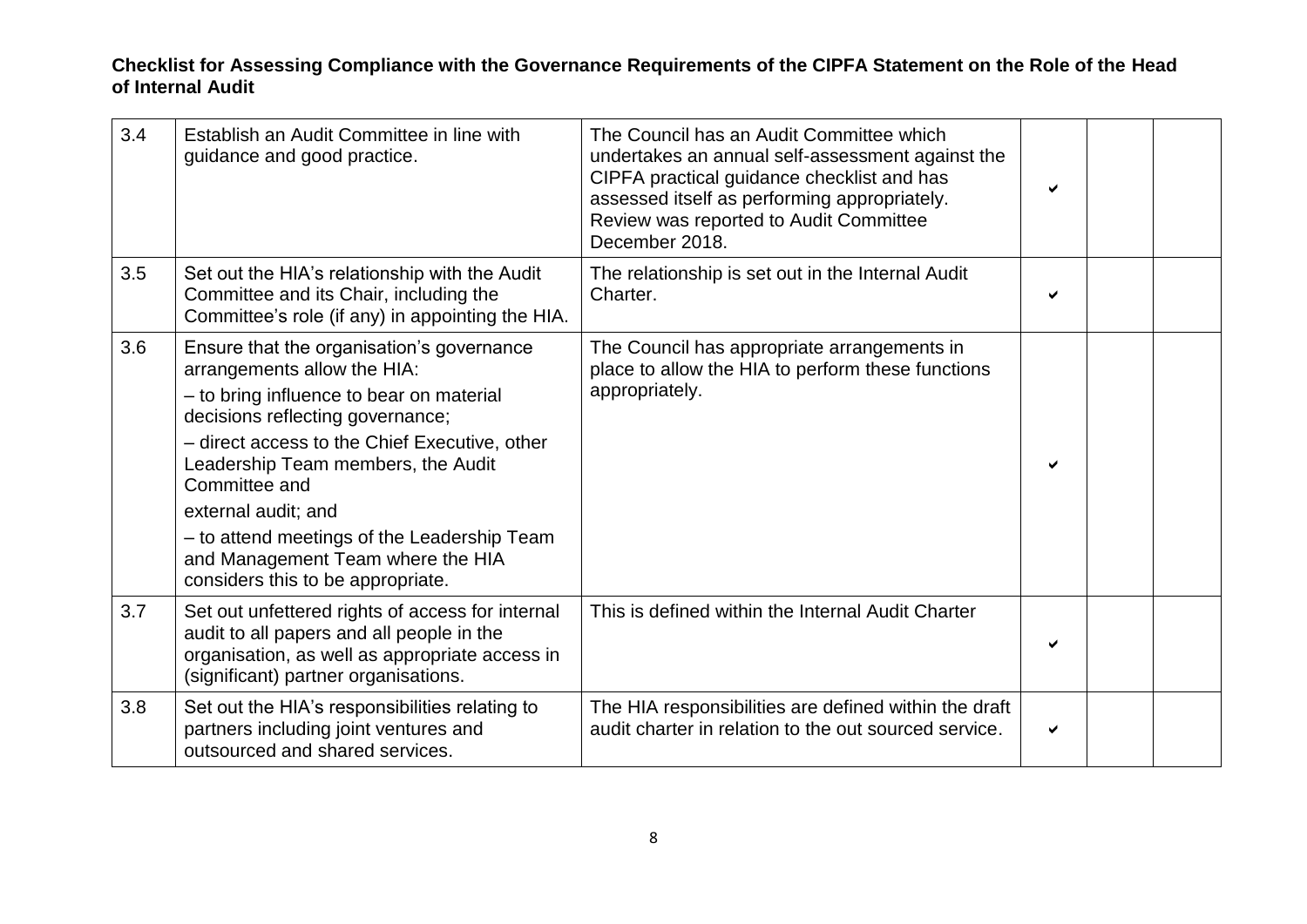|     | Principle 4: The HIA in a public service organisation must lead and direct an internal audit service that is resourced<br>appropriately, sufficiently and effectively |                                                                                                                                                                                                                                                                                   |   |  |  |
|-----|-----------------------------------------------------------------------------------------------------------------------------------------------------------------------|-----------------------------------------------------------------------------------------------------------------------------------------------------------------------------------------------------------------------------------------------------------------------------------|---|--|--|
| 4.1 | Provide the HIA with the resources, expertise<br>and systems necessary to perform their role<br>effectively.                                                          | Internal audit is considered to be adequately<br>resourced to deliver the level of service currently<br>required. This will continue to be closely monitored<br>and escalated should resources be insufficient to<br>deliver an overall opinion.                                  | ✔ |  |  |
| 4.2 | Ensure that the Audit Committee sets out a<br>performance framework for the HIA and their<br>team and assesses performance and takes<br>action as appropriate.        | Performance is currently measured through the<br>contract specification. The Internal Audit Shared<br>Service also measures its own performance.<br>Performance is monitored throughout the year and<br>will be reported as part of the outturn report to the<br>Audit Committee. | ✔ |  |  |
| 4.3 | Ensure that there is a regular external review<br>of internal audit quality                                                                                           | The PSIAS introduced a requirement for formal<br>external inspection of internal audit: TIAA comply<br>with this requirement for external review.                                                                                                                                 | ✔ |  |  |
| 4.4 | Ensure that where the HIA is from another<br>organisation that they do not also provide the<br>external audit service                                                 | Internal audit is provided by TIAA. The service has<br>no external audit role.                                                                                                                                                                                                    | ✔ |  |  |